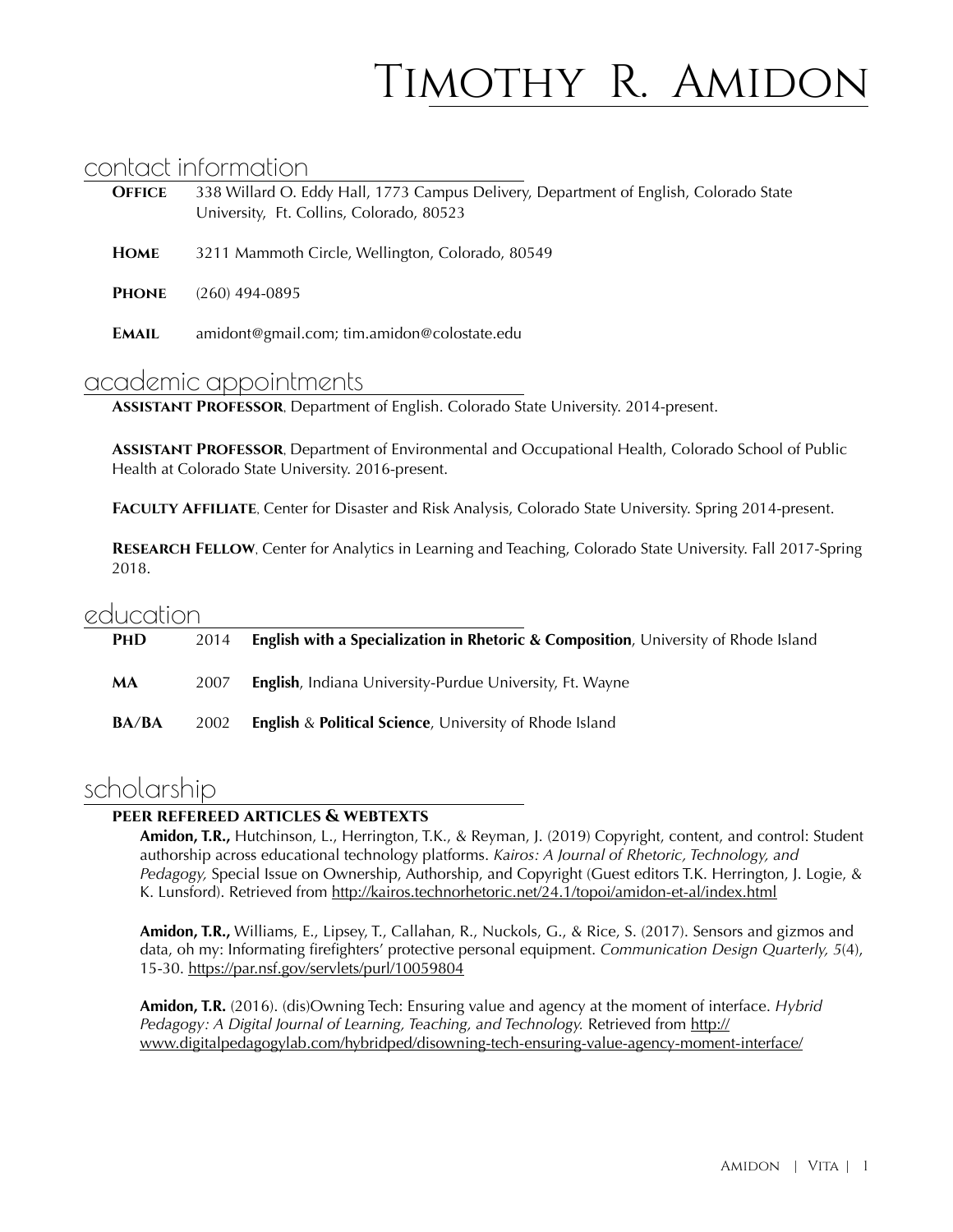#### **refereed proceedings**

Simmons, W.M., & **Amidon, T.R.** (2019). Negotiating research stance: An ecology of tensions in the design and practice of community-engaged research. In *SIGDOC'19: The 37th ACM International Conference on Design of Communication Proceedings.* Portland, OR: ACM. Retrieved from [https://doi.org/](https://doi.org/10.1145/3328020.3353955) [10.1145/3328020.3353955](https://doi.org/10.1145/3328020.3353955) 

**Amidon, T.R.,** & Lipsey, T. (2018). Blue-collars/tough designs: UX within fire service occupational safety and health programs. In M.A. Wang (Ed.) *Design, User Experience, and Usability: Users Contexts and Case Studies* (pp. 573-588)*.* DUXU 2018. Lecture Notes in Computer Science, vol. 10920. Cham, Switzerland: Springer. [https://link.springer.com/chapter/10.1007/978-3-319-91806-8\\_45](https://link.springer.com/chapter/10.1007/978-3-319-91806-8_45) 

**Amidon, T.R.,** Arduser, L., Gouge, C., Hutchinson, L., Jones, J., Jones, N., Kennedy, K., Lipsey, T., Moore, K., Novotny, M., & Welhausen, C.A. (2017). Examining usability in the communication design of health wearables [Extended abstract]. In *SIGDOC'17: Proceedings of the 35th Annual Conference on Design of Communication*. Halifax, NS, Canada: ACM. [10.1145/3121113.3121226](https://doi.org/10.1145/3121113.3121226)

Amidon, T.R., & Simmons, W.M. (2016). Negotiating "messy" research context and design through adaptive research stances: Experience report. In *SIGDOC'16: Proceedings of the 34th Annual Conference on Design of Communication.* Arlington, VA: ACM. [10.1145/2987592.2987622](https://doi.org/10.1145/2987592.2987622)

#### **refereed chapters**

**Amidon, T.R.** (2019). U can haz fair use! In J. Gallagher & D.N. DeVoss (Eds.) *Explanation points! Publishing in rhetoric and composition.* Louisville, CO: Utah State University Press/University Press of Colorado.

**Amidon, T.R.,** Stedman, K.D., & DeVoss, D.N. (2017). Remix and unchill: Remaking pedagogies to support ethical fair use. In R. Hobbs (Ed.), *Routledge companion on media education, copyright, and fair use*  (65-80). New York: Routledge.

**Amidon, T.R.,** & Reyman, J. (2015). Authorship and ownership of user contributions on the social web. In D.N. DeVoss & M. Courant Rife (Eds.), *Cultures of copyright* (pp. 108-124)*.* New York: Peter Lang International Academic Publishers.

**Amidon, T.R.** (2011). Authoring academic agency: Charting the tensions between work-for-hire university copyright policies. In M. Courant Rife, S. Slatterly, & D.N. DeVoss (Eds.), *Copy(write): Intellectual property in the writing classroom* (pp. 49-79). Fort Collins, Colorado: WAC Clearinghouse/Parlor Press.

#### **editorially refereed Webtexts**

**Amidon, T.R.,** Andrews, C., Burnside, E., Hart, D.A., & Strain, M.M. (2015). Composing MOOCs: Conversations about writing in massive open online courses with D. Comer, J.T. Grabill, K. Halasek, W. Hart-Davidson, P. James, & S. Krause. *Kairos: A Journal of Rhetoric, Technology, and Pedagogy, 20*(1). <http://kairos.technorhetoric.net/20.1/interviews/amidon-et-al/index.html>

**Amidon, T.R.** (2012). Spotlight on intellectual property: An interview with members of the CCCC IP caucus. *Kairos: A Journal of Rhetoric, Technology, and Pedagogy,17*(2). <http://kairos.technorhetoric.net/17.2/interviews/amidon/index.html>

#### **In process (selected)**

**Amidon, T.R.** (Forthcoming, Summer 2020). Brightness behind the eyes: Rendering firefighters' tacit literacies visible. For consideration in Inventio section of *Kairos: A Journal of Rhetoric, Technology, and Pedagogy,*  Special issue on Data Viz in Writing Studies (Guest editors J. Gallagher & D.N. DeVoss).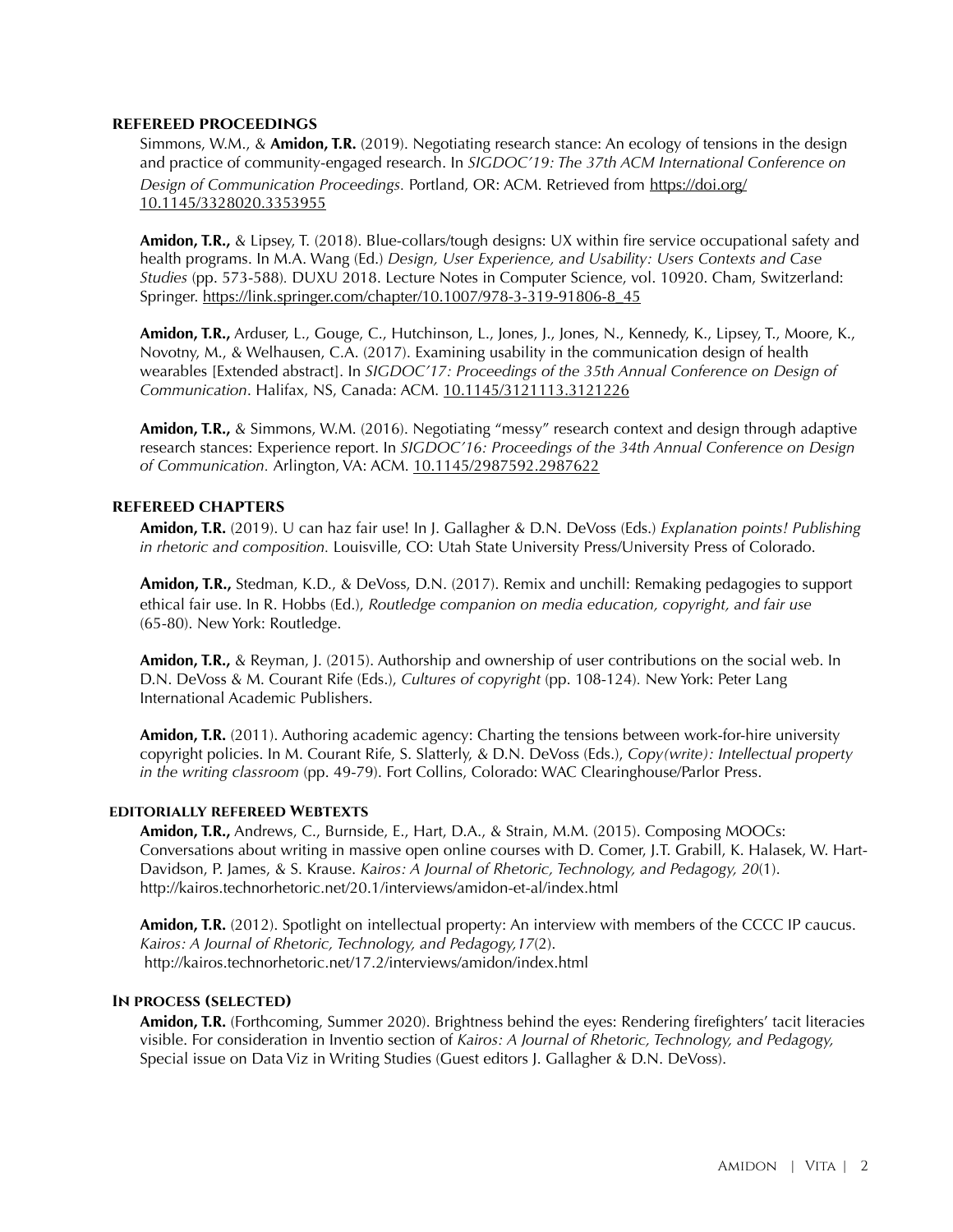**Amidon, T.R.** with members from the Electronic Frontier Alliance at Colorado State University. (Under review with Sweetland Digital Rhetoric Collaborative and Michigan Press, March 2019). Postcards for privacy. For consideration in *Amplifying soundwriting: Theory and practice in rhetoric and writing (Born-digital collection* edited by K.D. Stedman, C.S. Danforth, M.J. Faris)*.* 

#### **Reports, White Papers &/ online pieces**

**Amidon, T.R.,** Benoit, S., Clegg, B., Digregorio, G., Folkestad, J., Gorin, M., Gorzelsky, G., Jensen, L., Johnson, D., Ontiveros, M., Palmquist, M., Pilgrim, M., Roll, M., Seng, C., Shubert, B., Yassa, S. (2017). Ethical Principles of Learning Analytics at Colorado State University: A Report Created by the CoTL Task Force on the Ethics of Learning Analytics.

**Amidon, T.R.**, Williams, E., Henry, K., & Lipsey, T. (2017). Factors Impacting How Firefighters Perceive and Communicate Risk: An Interdisciplinary, Mixed-Method Examination of Factors Impacting Firefighter Safety [Project Narrative Report]. PRECIP Program. Colorado State University.

**Amidon, T.R.,** Lispey, T., Williams, E., & Callahan, R. (2017). Futures of work and learning in the U.S. fire service: Education and training for a blue-white-dirty collar occupation [Blog]. *International Society of Fire Service Instructors.* <http://www.isfsi.org/blog/futures-of-work-and-learning-in-the-u.s.-fire-service>

DeVoss, D.N., **Amidon, T.R.**, & Galin, J.R. (2016). Digital and open-access considerations for SWR. CCCC-IP Caucus Report for Steve Parks (Ed.) NCTE Studies in Writing and Rhetoric Series.

**Amidon, T.R.** (2014). Watch list: The Trans-Pacific Partnership. In C. Ratliff (Ed.), *The CCCC-IP Annual: Top Intellectual Property Developments of 2013* (pp.18-23). <http://www.ncte.org/library/NCTEFiles/Groups/CCCC/CommitteesTopIP2013Collection.pdf>

**Amidon, T.R**. (2012). Occupy trademark: Branding a political movement. In C. Ratliff (Ed.), *The CCCC-IP Annual: Top Intellectual Property Developments of 2011* (pp. 29-33)*.*  <http://www.ncte.org/library/NCTEFiles/Groups/CCCC/Committees/TopIP2011Collection.pdf>

**Amidon, T.R.** (2010). Who owns your digital fingerprint? CCCC Intellectual Property Reports (NCTE). <http://www.ncte.org/cccc/committees/ip/ipreports/fingerprint>

**Amidon, T.R.** (2010). Who owns your digital fingerprint? Negotiating an answer to the question. CCCC Intellectual Property Reports (NCTE).http://www.ncte/org/cccc/committees/ip/ipreports/fingerprint2

#### **Reviews**

**Amidon, T.R.** (2015). Review Essay of J. Rowsell's *Working with multimodality: Rethinking literacy in a digital age* (solicited). *Reflections: Public Rhetoric, Civic Writing and Service Learning 14*(2), pp. 109-113.

**Amidon, T. R.** (2015). Review of *Writing spaces web writing style guide* (M. Barton, J. Kalmbach, & C. Lowe, Eds.), *Open Textbook Library.*  <http://open.umn.edu/opentextbooks/BookDetail.aspx?bookId=226#Reviews>

**Amidon, T.R.** (2011). Review Essay of D. Ciarlo's *Advertising empire: Race and visual culture in imperial Germany* (solicited). *Africana, 5*(3), pp. 190-193.

#### **Major grants & awards (Funded)**

Weebadde, C.P., **Amidon, T.R.** (Principal Investigators), Frank, R., Collins, B., Karthik, V., Lipsey, T., Henry, K., (Co-Investigators). (2018). Affordable remote cardiac monitoring device for improved firefighter safety outcomes. National Science Foundation SBIR Phase II. **FUNDED | \$749, 793**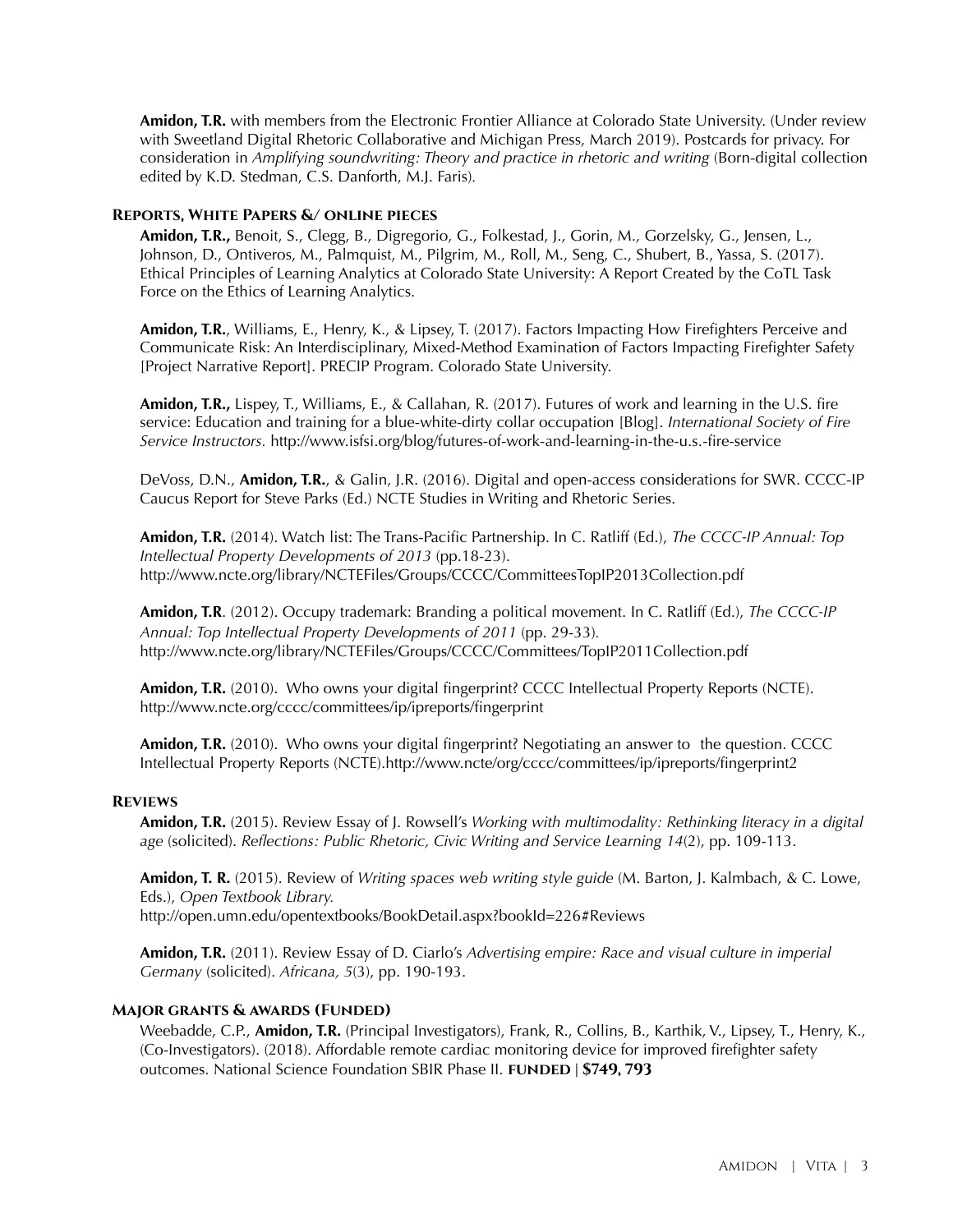Weebadde, C.P., **Amidon, T.R.** (Principal Investigators), Frank, R., Collins, B., Karthik, V., Lipsey, T. (Co-Investigators). (2017). Affordable remote cardiac monitoring device for improved firefighter safety outcomes. National Science Foundation SBIR Phase I. **funded | \$224, 002** 

**Amidon, T.R.** (Principal Investigator); Lipsey, T. (Co-Investigator). (2017). Evaluating firefighters' baseline cardiovascular health with the AvidCor app. Center for Health, Work, and Environment, a NIOSH Center of Excellence for Total Worker Health, Research to Practice Pilot Program. **FUNDED** | \$14, 988

Doe, S., & **Amidon, T. R.** (2014). Student Technology Fee Grant (2014). To upgrade computer classrooms & purchase hardware to facilitate digital composing and design. Colorado State University. **funded | \$29, 855** 

#### **Smaller grants & awards**

Professional Development Program Award. (2018). To participate in the Firefighter Physiological Monitoring Technology Summit co-organized by the National Fallen Firefighters Foundation and Skidmore College. Washington, D.C. **funded | \$1, 005** 

Eli Review Workshop. (2017). To develop and coordinate an Eli Review workshop for composition faculty, instructors, and graduate students. Fountainhead Composition Fund. **funded | \$6, 500** 

Eli Review Research Pilot. (2017). To coordinate an Eli Review research pilot including composition faculty, instructors, and graduate students. Center for Analytics in Learning and Teaching. **FUNDED** | \$1,000

Professional Development Program Award. (2017). To participate in Computational Rhetoric Workshop at Rhetoric Society of America. College of Liberal Arts. Bloomington, IN. **funded | \$1, 176** 

**Amidon, T.R.** (Principal Investigator); Williams, E. Henry, K., & Lipsey, T. (Co-Investigators). (2016). Pre-Catalyst for Innovative Partnerships (PRECIP) seed funding and support for an early-stage interdisciplinary research partnership that examines how communication, stress, decision making, and risk perception coincide to impact firefighter safety outcomes. **FUNDED** | \$5,000

Professional Development Program Award. (2016). To participate in Research Methods Workshop at ATTW and serve on the Nominating Committee of CCCC (Houston, TX). College of Liberal Arts. **FUNDED** | \$1, 252

Professional Development Program Award. (2016). To design and coordinate a two-day for workshop on integrating multimodal composing within upper division composition courses. College of Liberal Arts. **funded | \$1, 375** 

**Amidon, T. R.** (Principal Investigator), & Caggiano, M. (Co-Investigator) (2015). Summer Funding Award. To explore how citizens, forest managers, and fire-service responders perceive and understand the risks associated with defensible space & wildland management conservation strategies. Forest Restoration Institute. **funded | \$6, 400** 

Cloud, D., & **Amidon, T. R.** College of Liberal Arts One Time Funding Award (2015). To integrate Native American, Asian, and Latinx rhetorics into existing graduate (E637/Amidon) and undergraduate (E305/Cloud] rhetorical theory courses. **FUNDED** | \$3, 200

Professional Development Program Award. (2014) To present at Humanities, Arts, Science, & Technology Collaboratory (East Lansing, MI). College of Liberal Arts. **FUNDED | \$717**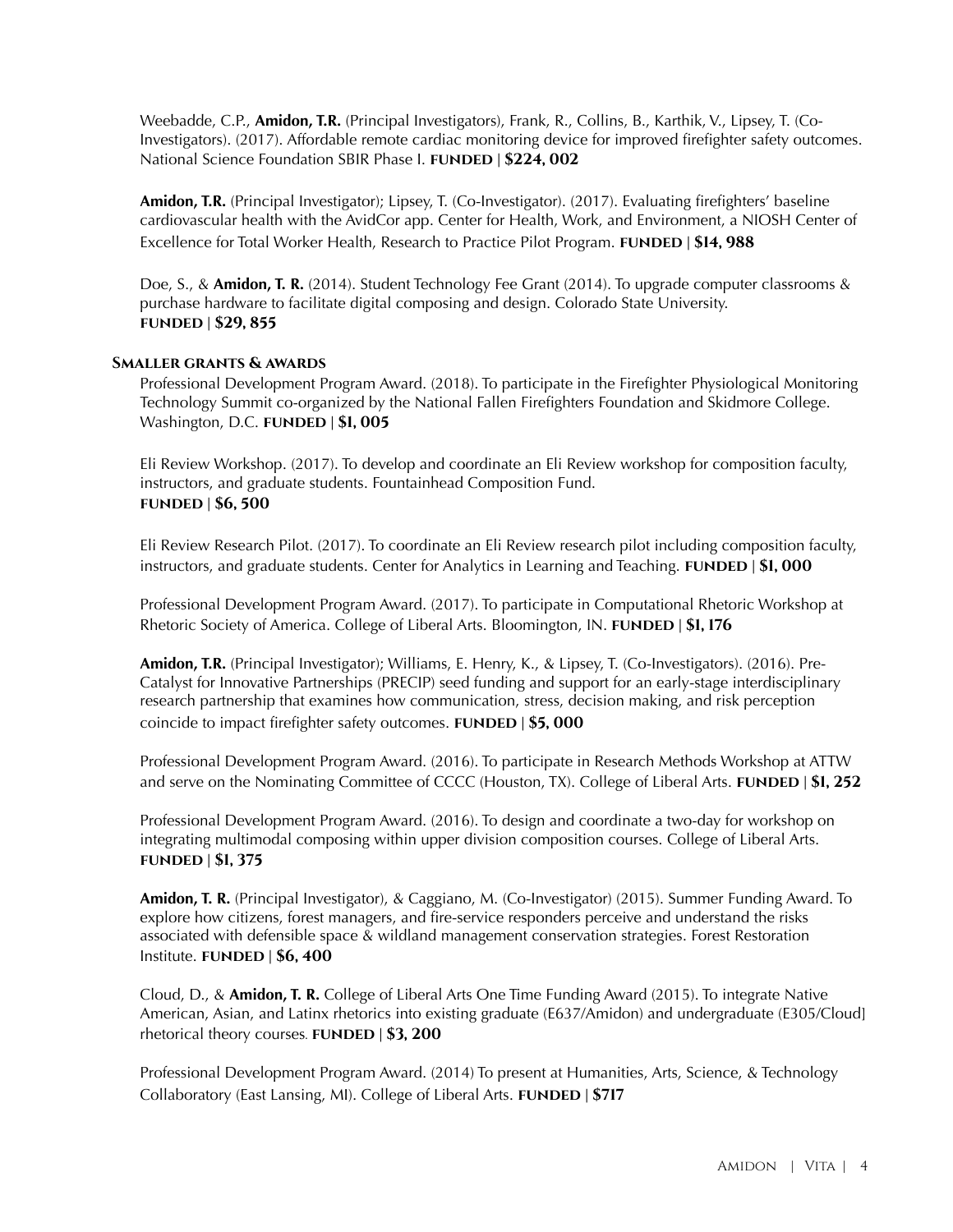#### **Interviews &/ press**

by Salahub, Jill. (2019, May). Rhetoric and Risk: From Firefighter to Digital Rhetorician. *CSU College of the Liberal Arts Magazine.* 

by Abedeji, T. (2016, November). CSU faculty member holds event to improve firefighter safety. *Source*. [https://source.colostate.edu/csu-faculty-member-holds-event-improve-firefighter-safety/](https://source.colostate.edu/csu-faculty-member-holds-event-improve-firefighter-safety)

by Paulson, J. (2016, July). What faculty really do over summer break: Tim Amidon. *Department of English blog.* <http://english.colostate.edu/2016/07/faculty-really-summer-break-tim-amidon>/

by Meeks, M. & McLeod, M. (2016, June). Instructor profile: Tim Amidon, Colorado State University. *The Eli Review blog*.<http://elireview.com/2016/06/07/amidon-profile>/

by Klamm, L. (2016, May). Seed funding provided for 13 CSU research groups. *Source*. <http://source.colostate.edu/seed-funding-provided-for-13-csu-research->groups/

by Johnson, R. (2016, February). A great conversation. Fighting fire with words. *Source*. <http://source.colostate.edu/fighting-fire-with-words>/

by Wexler, E. (2015, November). Your dissertation is almost done. What's next? Turnitin. *The chronicle of high education.* <http://chronicle.com/article/Your-Dissertation-Is-Almost/234148>

by Delande, K. (2014, February). Firefighter for Multimodal Literacies*. Harrington School.*  [http://harrington.uri.edu/story/a-firefighter-fighting-for-multimodal-literacies/](http://harrington.uri.edu/story/a-firefighter-fighting-for-multimodal-literacies)

by Isabella, M. (2014, February) Tim Amidon Shares his Research on Firefighters' Multimodal Literacies. *URI English: A Graduate Student Blog.*  <http://urienglish.com/2014/02/04/tim-amidon-shares-research-firefighters-multi-modal-literacies/>

# presentations & symposia

#### **Keynote Address**

**Amidon T.R.** (April, 2019). Emergent Health and Safety Technologies in the Fire Service: New Challenges and Opportunities for Practice. Symposium on the Future of Health and Fitness in the Fire Service. Kean University, New Jersey Division of Fire Safety, and the New Jersey Emergency Services Health and Fitness Coalition. Edison, NJ.

#### **Symposium Chair**

Böhm, W., & **Amidon T.R.** (April, 2018). 6th biennial future visions symposium: Acceleration—Keeping up with the speed of innovation. Information Science and Technology Education Committee, Colorado State University, Ft. Collins, CO.

**Amidon, T.R.**, Co-hosted with Poudre Fire Authority, (October, 2016). *A*daptive challenges: A symposium on work, knowledge, and safety in the U.S. Fireservice. Keynote speakers: W. Hart-Davidson, R. Timmons, S. Heiss (Division Chief Denver Fire), Ft. Collins, CO.

#### **Conference presentations**

**Amidon, T.R.,** & Lipsey, T. (2019, Nov). Using the AvidHrt platform to increase firefighters' access to baseline health and medical information: Technical, social, cultural, and economic barriers to adoption. Work, Stress, and Health 2019, American Psychological Association. Philadelphia, PA.

**Amidon, T.R.,** & Simmons, W.M. (2019, October). Negotiating research stance: An ecology of tensions in the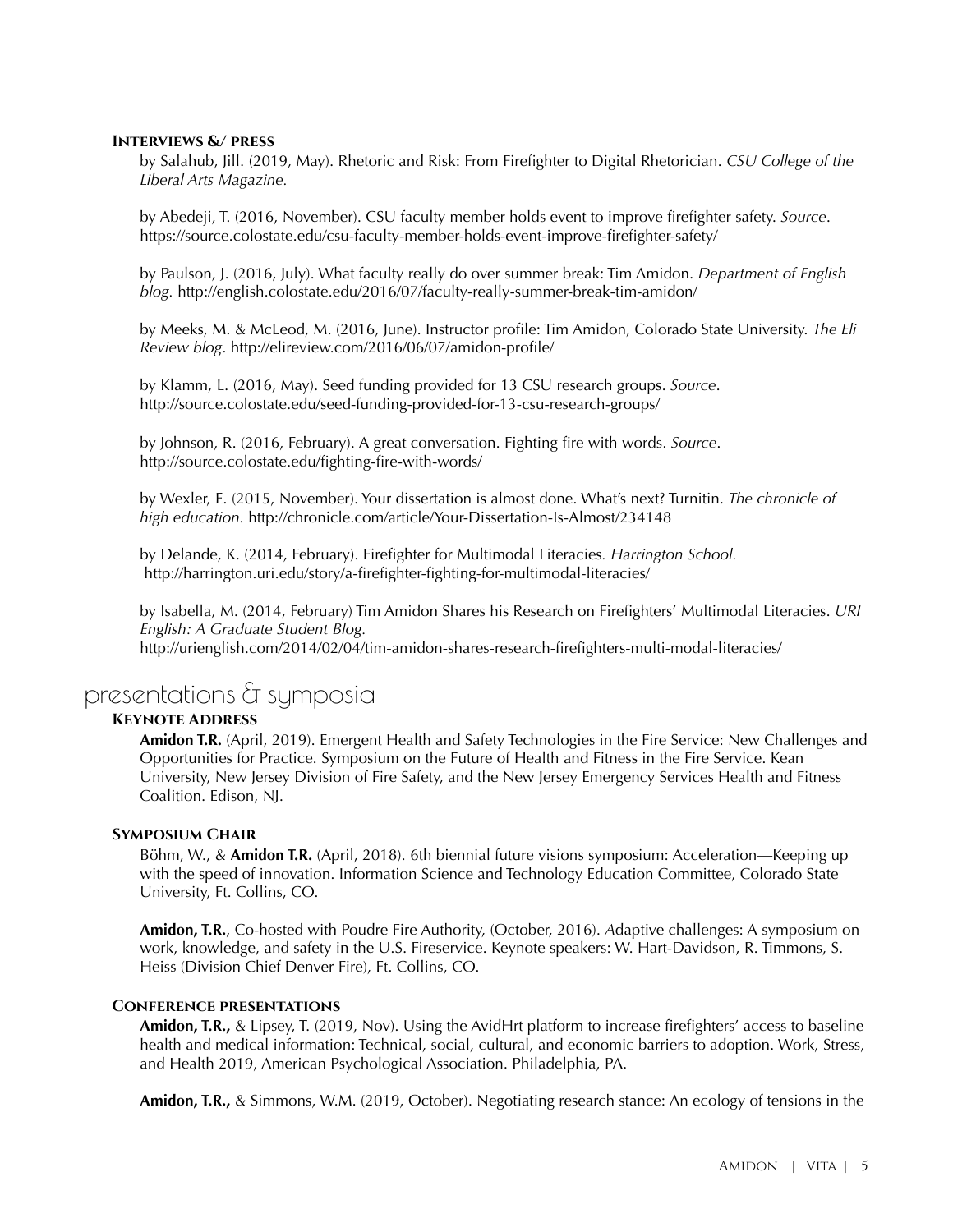design and practice of community-engaged research. ACM Special Interest Group on the Design of Communication (SIGDOC'19). Portland, OR.

DeVoss, D.N., **Amidon, T.R.**, Cadel, L., Gainer, K., & Stedman, K. (2019, March). Is breaking bad? Creative composing with other people's intellectual property. Pittsburgh, PA.

Tade, E. (Chief of Denver Fire), Kelly, R., Lipsey, T. & **Amidon, T.R.** (2018, October). Firefighting 2040: Technology, leadership, and futures of work. Presentation at Colorado Division of Fire Prevention and Control, Colorado State Fire Chiefs, and Colorado Professional Firefighters Fire Leadership Challenge 2018, Keystone, CO.

Caggiano. M., **Amidon, T.R.,** Hoffman, C. & Cheng, T. (2018, September). Fire management in the wildlandurban interface: Expectations of defensible space and fire response. Presentation at Colorado Wildland Fire Conference, Crested, Butte, CO.

**Amidon, T.R.** (2018, September). OccSafe 2040: Smart technologies and futures of work. Presentation at Rocky Mountain Safety Conference, Colorado Springs, CO.

**Amidon, T.R.,** & Lipsey, T. (2018, July). Blue-collars/tough designs: UX within fire service occupational safety and health programs. Presentation at Human-Computer Interaction International, Las Vegas, NV.

Palmquist, M., Thomas, S.E., & **Amidon, T.R.** (2018, June). Learning analytics in writing instruction: Points, counterpoints, and reflections on the implications for writing across the curriculum. Presentation at International Writing Across the Curriculum Conference, Auburn, AL.

**Amidon, T.R.,** Frost, E., Kitta, A., Konrad, A. Novotny, M., Opel, D. Eble, M. (2018, March). Responding to challenges in healthcare through varied methodological approaches. Presentation at Conference on College Composition and Communication, Kansas City, MO.

**Amidon, T.R.**, Lipsey, T. Williams, E., & Callahan, R. (Community partner). Futures of work and learning in the US fire service. (2017, September). Presentation at International Society of Fire Service Instructors Development Conference, Ft. Collins, CO.

**Amidon, T.R.**, & Lipsey, T. (2017, August). Wearable gizmos: What firefighters' PPE can teach us. Presentation in featured panel at ACM SIGDOC 2017, Halifax, NS, Canada.

**Amidon, T.R.** (2017, August). Brightness behind the eyes: Why class matters in communication design. Invited Ignite talk at ACM SIGDOC 2017, Halifax, NS, Canada.

DeVoss, D.N., **Amidon, T.R.**, & Sackey, D. J. (2017, June). Technological mark-making: Tattoos, technologies, and embodiment. Presentation at Computers and Writing, Findlay, OH.

**Amidon, T.R.**, & Callahan, R. (Community Partner). (2017, March). Knowledge/Work: Designing professional writing for/within a culture of tradition and history. Presentation at Association of Teachers of Technical Writing, Portland, OR.

Cuevas, E., **Amidon, T.R.,** Nichols, G., Sackey, D.J., (2017, March). Locating Rhetorics of Oppression: Engaging Politics of Place. Presentation at Conference on College Composition & Communication, Portland, OR.

**Amidon, T.R.**, & Simmons, W. M. (2016, September). Negotiating "messy" research context and design through adaptive research stances. Presentation at ACM SIGDOC 2016, Arlington, VA.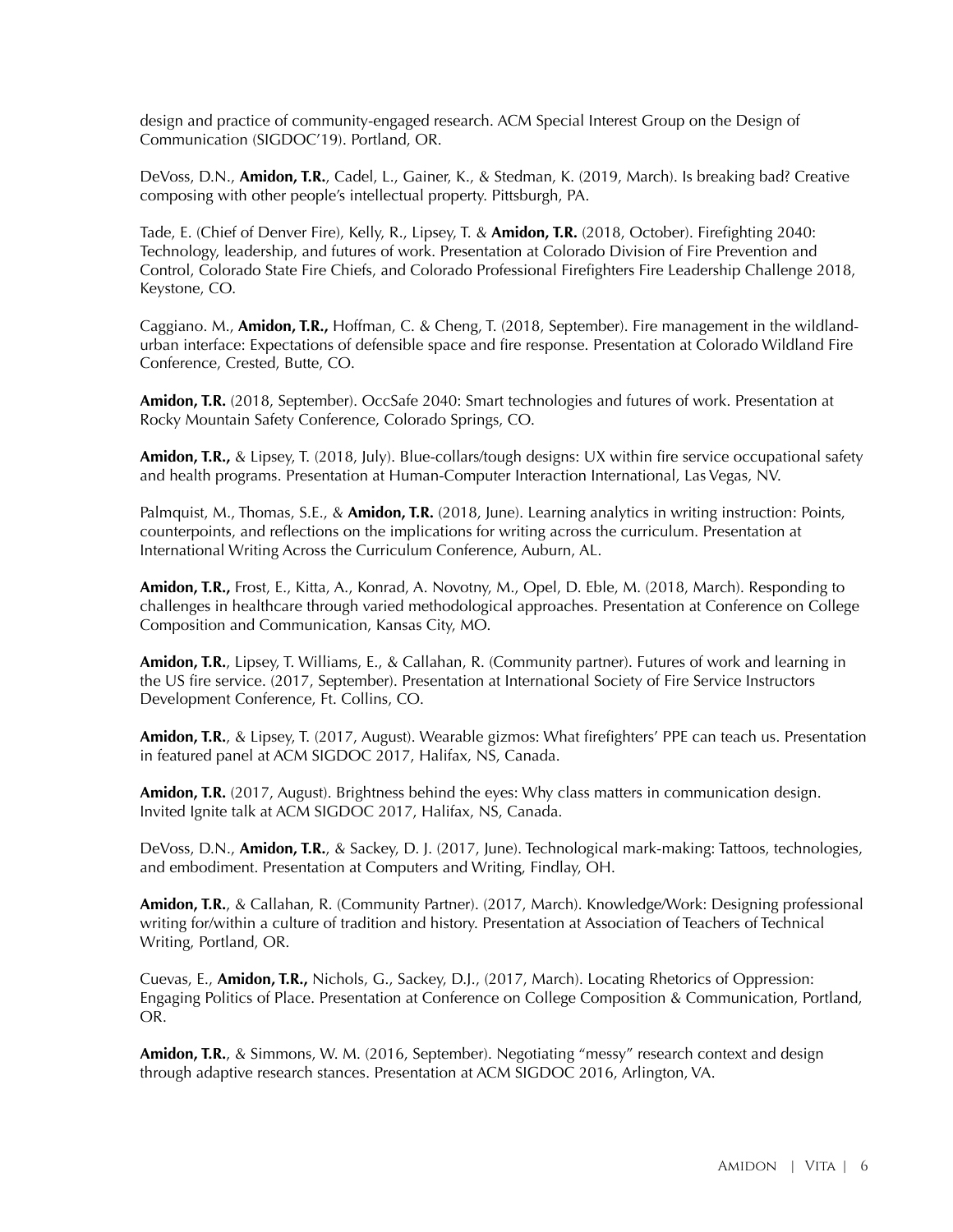Manthey, K., Price Hall, L., Ledbetter, L., **Amidon, T.R.**, & Del Hierro, V. (2016, May). Colonial Nomoi, Decolonial Activist Pedagogy, & Digital Places. Panel at Computers & Writing, Rochester, NY.

**Amidon, T.R.**, Doe, S., Cloud, D., Memoli, A., Caballero, H. (2016, April). A case of wishful thinking? Our plans for an integrated and coordinated multimodal curriculum. Presentation at Writing the Range, Denver, CO.

**Amidon, T.R.**, Stedman, K.D., DeVoss, D.N., & (2015, November). Classrooms and Copyright: Our Rights and Responsibilities as Educators, Speaker, Presentation at National Council of Teachers of English, Minneapolis, MN.<http://www.digitalwriting.org/ncte>/

**Amidon, T.R.**, & Brandmeier, C. (Community. Partner). (2015, October). Fighting fire, fighting identities: Tensions between knowledge work and working class knowledges in the fireservice. Constructing participatory infrastructures: Engaging communities that mediate risk through communications and technologies [Panel with E. Frost & M. Eble]. Presentation at Inaugural Conference on Community Writing, Boulder, CO.

**Amidon, T.R.,** Gries, L., McNely, B., Omizo, R., Harmon, B., & Sackey, D.J. (2015, May). Provocations, rhetoric, and visualizations (panel), Presentation at Humanities, Arts, Science, and Technology Collaboratory (HASTAC), East Lansing, MI. [https://youtu.be/L-WWBl6o3Vg?list=PLwjDEegcNesDy-AjuTv\\_q\\_YnsiZEgTtBv](https://youtu.be/L-WWBl6o3Vg?list=PLwjDEegcNesDy-AjuTv_q_YnsiZEgTtBv)

Galin, J. Logie, J., Reyman, J., Porter, J., Shockey, N. (Speakers); DeVoss, D.N., Johnson-Eilola, J., (Respondents); Ratliff, C., & **Amidon, T.R.** (Co-chairs). (2015, March). Twenty years of CCCC-IP: A roundtable discussion on intellectual property and composition studies. Sponsored Panel by CCCC-IP Caucus at Conference on College Composition & Communication, Tampa, FL.

Siegel Finer, B., White-Farnham, J., Lee, J.C., Molloy, C., & **Amidon, T.R.** (2015, March). Exploring perils, prospects, and communities: Researching extracurricular literacies through interdisciplinary practices. Presentation at Conference on College Composition & Communication, Tampa, FL.

Pennell, M., **Amidon, T.R.**, Portman Daley, J., Manke, K., Lee, J.C., & Dyehouse, J. (2014, March). Complicating Digital Citizenship: Research, Education, and Engagement. Presentation at Conference on College Composition & Communication, Indianapolis, IN.

Stedman, K., DeVoss, D.N., **Amidon, T.R.,** Cubbison, L., & Gainer, K., (2014, March). Opening doors for multimodal composers: Intellectual Property and Fair Use in the classroom. Half-day workshop at Conference on College Composition & Communication, Indianapolis, IN.

**Amidon, T.R.** (2013, June). Retooling mechanizations for researching computers & writing: Graduate researchers sharing data, stories, & challenges from four qualitative projects. Presentation at Computers & Writing, Frostburg, MD.

**Amidon, T.R.** (2012, March). Genre ecologies, praxis, & multimodality: A pre-dissertation reflection on the methodology/methods distinction. Presentation at Conference on College Composition & Communication, St. Louis, MO.

**Amidon, T.R.** (2011, May). (Wiki)stories: Learning citizenship from the contested territories of Wikitravel. Presentation at Computers & Writing, Ann Arbor, MI.

**Amidon, T.R.** (2011, April). Making use: Agency, academic composing, and the affordances of work-for-hire provisions. Presentation at Conference on College Composition & Communication, Atlanta, GA.

**Amidon, T.R.** (2010, March). Sexytime-networks: Problematizing sexualized filesharing, developing criticalethical literacies. Presentation at Conference on College Composition & Communication, Louisville, KY.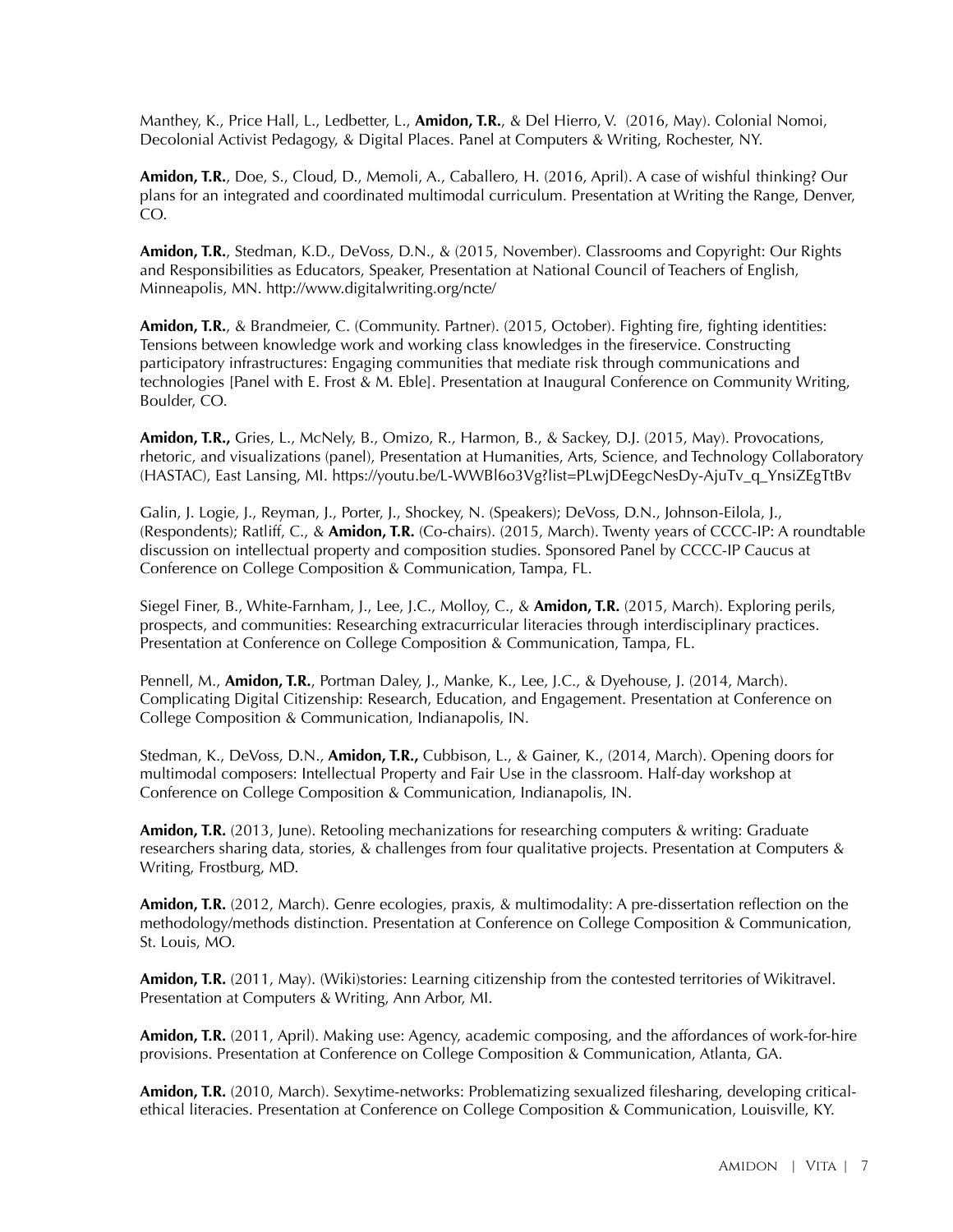**Amidon, T.R.** (2009, October). Teens sexing technology/technology sexing teens: Examining teen & young adult perceptions of technology as an intermediary to sexual behavior. Presentation at Feminisms & Rhetoric: 7th Biennial Conference on the Coalition of Women Scholars in the History of Rhetoric, East Lansing, MI.

**Amidon, T.R.** (2008, April). Institutional knowledge, institutional text: An analysis of how 14 academic institutions manage the ownership of copyrightable texts through policy. Presentation at Association of Teachers of Technical Writing, New Orleans, LA.

**Amidon, T.R.** (2008, April). Ambiguous & overreaching: A case study of work for hire in 14 institutions. Presentation at Conference on College Composition & Communication. New Orleans, LA.

#### **National and state workshops**

2019, October—*Demystifying personas: Three stages to develop a deeper understanding of users*. Workshop participant at SIGDOC'19, Portland, OR.

2019, March—*Emerging issues in intellectual property such as bot authors and data ownership.* Roundtable discussion leader at CCCC Standing Group on Intellectual Property business meeting. Pittsburgh, PA.

2018, March—*Research network forum*. Discussion leader at Conference on College Composition and Communication. Kansas City, MO.

2017, August—*Data communication for data scientists and designers*. Workshop participant at SIGDOC'17, Halifax, NS, Canada

2017, May—*Computational rhetoric*. Workshop participant at Rhetoric Society of American Summer Institute. Bloomington, IN.

2016, September—Draw to communicate. Workshop participant at SIGDOC'16, Silver Springs, MD.

2016, [August—](https://August�Hypothes.is)*Hypothes.is educator institute*. Workshop participant at inWorks at University of Colorado, Denver, CO.

2016, August—*National smoke warning system workshop*. Invited speaker and workshop participant. Colorado State University, Denver, CO.

2016, May—*Graduate research network*. Discussion leader at Computers & Writing, Rochester, NY.

2016, April—*Modeling qualitative data*. Workshop participant in research methods workshop at Association of Teachers of Technical Writing, Houston, TX.

2016, April—*Intellectual property advocacy and outreach within and beyond CCCC/NCTE*. Roundtable discussion leader at CCCC-IP Caucus meeting, Houston, TX.

2015, May—Software carpentry workshop (two-day workshop). Workshop participant at Humanities, Arts, Science, and Technology Collaboratory (HASTAC), East Lansing, MI.

2015, May—*Data carpentry workshop* (two-day workshop). Workshop participant at National Data Integrity Conference, Ft. Collins, CO.

2015, March—*Intellectual property advocacy and outreach within and beyond CCCC/NCTE*. Roundtable discussion leader at CCCC-IP Caucus meeting, Tampa, FL.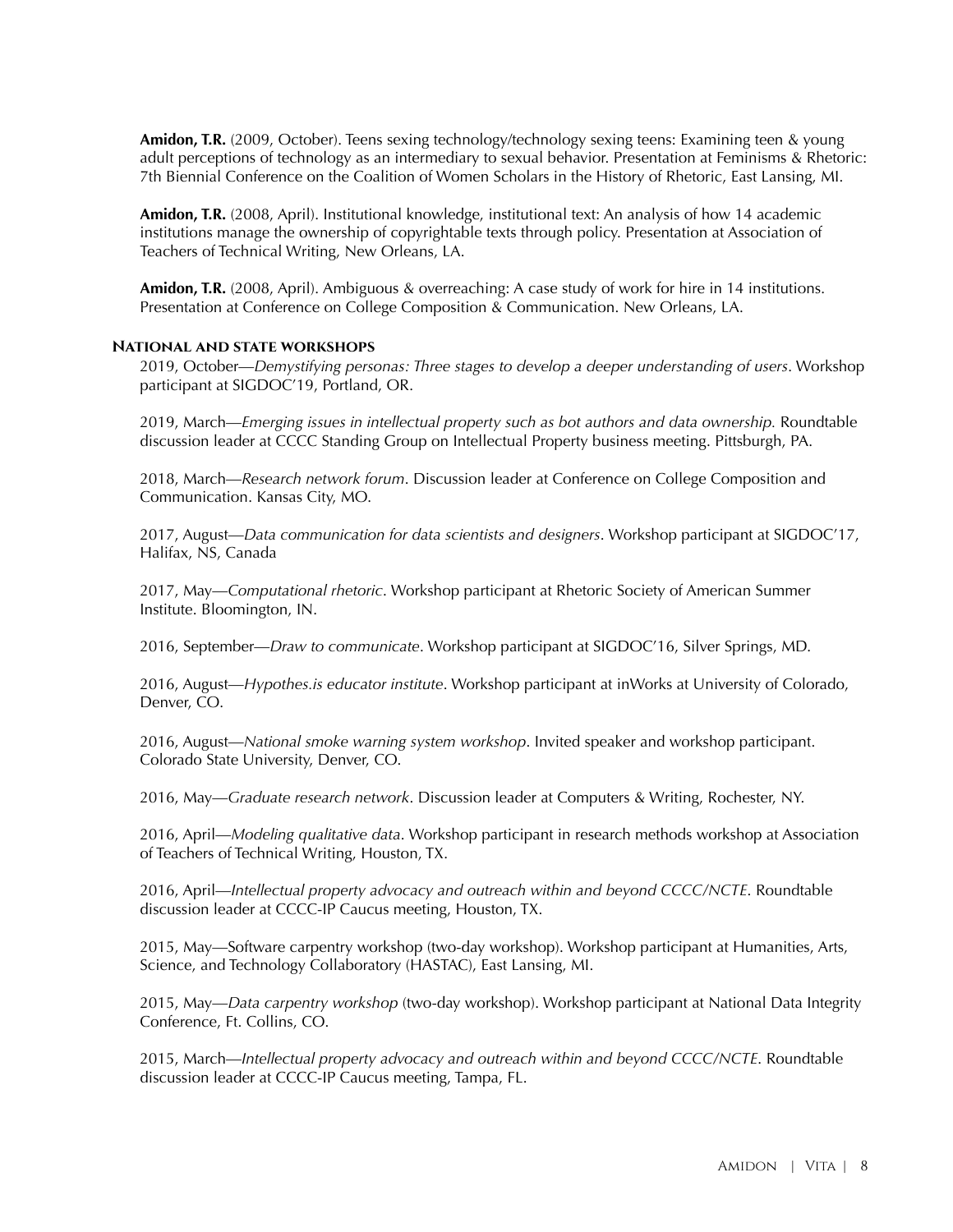2015, March—*Intellectual property in composition studies*. Business meeting and roundtables. Senior chair of CCCC-IP caucus, Tampa, FL.

2013, June—*Graduate research network*. Participant in graduate research network at Computers & Writing, Frostburg, MD.

2013, March—*Analyzing multimodal data*. Participant in research methods workshop workshop at Association of Teachers of Technical Writing, Las Vegas, NV.

2012, March—*Authors' ownership in digital texts, participatory web, and metadata*. Roundtable discussion leader at CCCC-IP caucus meeting, St. Louis, MO.

2011, April—*Research methods in action research*. Participant in research methods workshop at Association of Teachers of Technical Writing, Atlanta, GA.

2006, May-June—*Digital media & composition institute (DMAC)*. Participant in DMAC at The Ohio State University, Columbus, OH.

2008, April—*Rethinking-thinking up: Work for hire and fair use position statements*. Roundtable discussion leader at CCCC-IP caucus meeting, New Orleans, LA.

#### **Local and institutional presentations and Workshops**

2019, November—*Information Science and Technology Educational Committee Distinguished Lecture Series.*  Host for K. St. Amant at Colorado State University.

2019, April—*Taco Literacies and Auto-ethnographic methods.* Host for S. Alvarez at Colorado State University.

2018, April— *Future Visions Symposium*. Host for E. Beck at Colorado State University.

2018, February—*Information, misinformation, and disinformation symposium*. Invited panelist for Morgan Library Public Lecture Series at Colorado State University.

2017, September—*Information science and technology educational committee distinguished lecture series*. Host for J. Grabill at Colorado State University.

2017, August—*Professional development workshop with Jeff Grabill of Eli Review*. Two-day workshop for faculty, instructors, and graduate teaching assistants at Colorado State University.

2018; 2017; 2016; 2015; 2014, August—*Writing, rhetoric, and literacy program graduate teaching assistant training*. Professional development workshop for incoming GTAs at Colorado State University.

2016, September—*Early career investigator grant seminar: Strategies and opportunities for pursuing early career awards from public and private grantmakers*. Participant in Office of Vice President for Research sponsored workshop at Colorado State University.

2016, July—*Pre-catalyst for innovative partnerships (PRECIP) educational session: Funding opportunity identification and assessment for federal agencies, industry, foundations, and philanthropy*. Participant in Office of Vice President for Research sponsored workshop at Colorado State University.

2016, June—*Leadership workshop: The professional paradigm*. Workshop participant at Poudre Fire Authority/Front Range Fire Consortium, Ft. Collins, CO.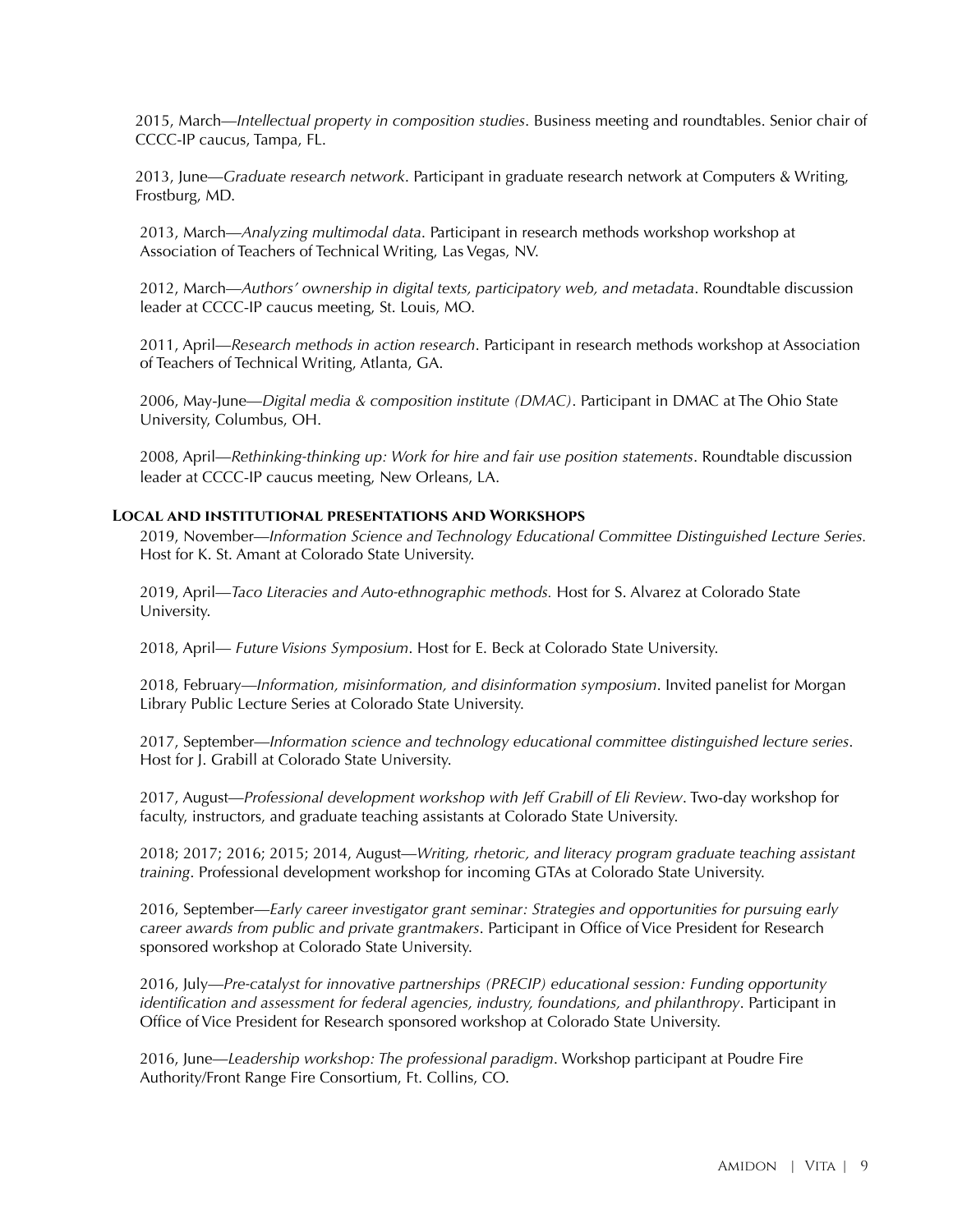2016, June—*Pre-catalyst for innovative partnerships (PRECIP) visioning workshop*. Participant in Office of Vice President for Research sponsored workshop at Colorado State University.

2016, May—*Pre-catalyst for innovative partnerships (PRECIP) teaming workshop.* Participant in Office of Vice President for Research sponsored workshop at Colorado State University.

2016, May—*Multimodal composing in upper-division composition*. Two-day professional development workshop at Colorado State University.

2016, April—*Pedagogical applications of Google Forms*. Invited speaker for College of Liberal Arts Master Teacher Initiative at Colorado State University.

2016, April—*Making fair use*. Invited speaker for undergraduate students in Advanced Interactive Media, Visual Arts, and Electronic Arts at Colorado State University.

2016, February—*Firefighters' literacies: Knowing, communicating, and risk*. Invited speaker for College of Liberal Arts' Great Conversation Speaker Series to benefit the Ann Gill Faculty Development Fund, Ft. Collins, CO.

2015, October—*Teaching academic citation rhetorically: Attribution, plagiarism, and context*. Speaker for The Institute for Learning and Teaching at Colorado State University.

2015, October—*Demystifying fair use workshop*. Invited workshop for Opentober Event sponsored by Faculty Council Committee on Libraries at Colorado State University.

**Colorado State University.** 2015, February—*Demystifying fair use: Classrooms and the affordances of copyright*. Invited presentation for Fair Use Week sponsored by CSU Libraries Committee on Open Access and Scholarly Communication at

2015, September—*Open textbooks for faculty and instructors*. Workshop participant at Open Textbook Network at Colorado State University.

### teaching

#### **Colorado State University**

E181: First Year Symposium on English Studies CO 301C: Writing in the Social Sciences CO 302: Writing in Digital Environments CO 402: Principles of Digital Rhetoric & Design E 465: Writing Democracy in a Digital Age ERHS 580A4: Working the West Tour: Summer Course in Occupational and Environmental Health E 603: Critical Digital Rhetoric E 637: Histories of Writing E 695: Independent Study

#### **National Fire Academy**

H1000: Effective Communication for Fire and EMS Success (hybrid)

#### **University of Rhode Island**

WRT 333: Scientific & Technical Communication WRT 303: Public Writing (online) WRT 227: Business Communications (online)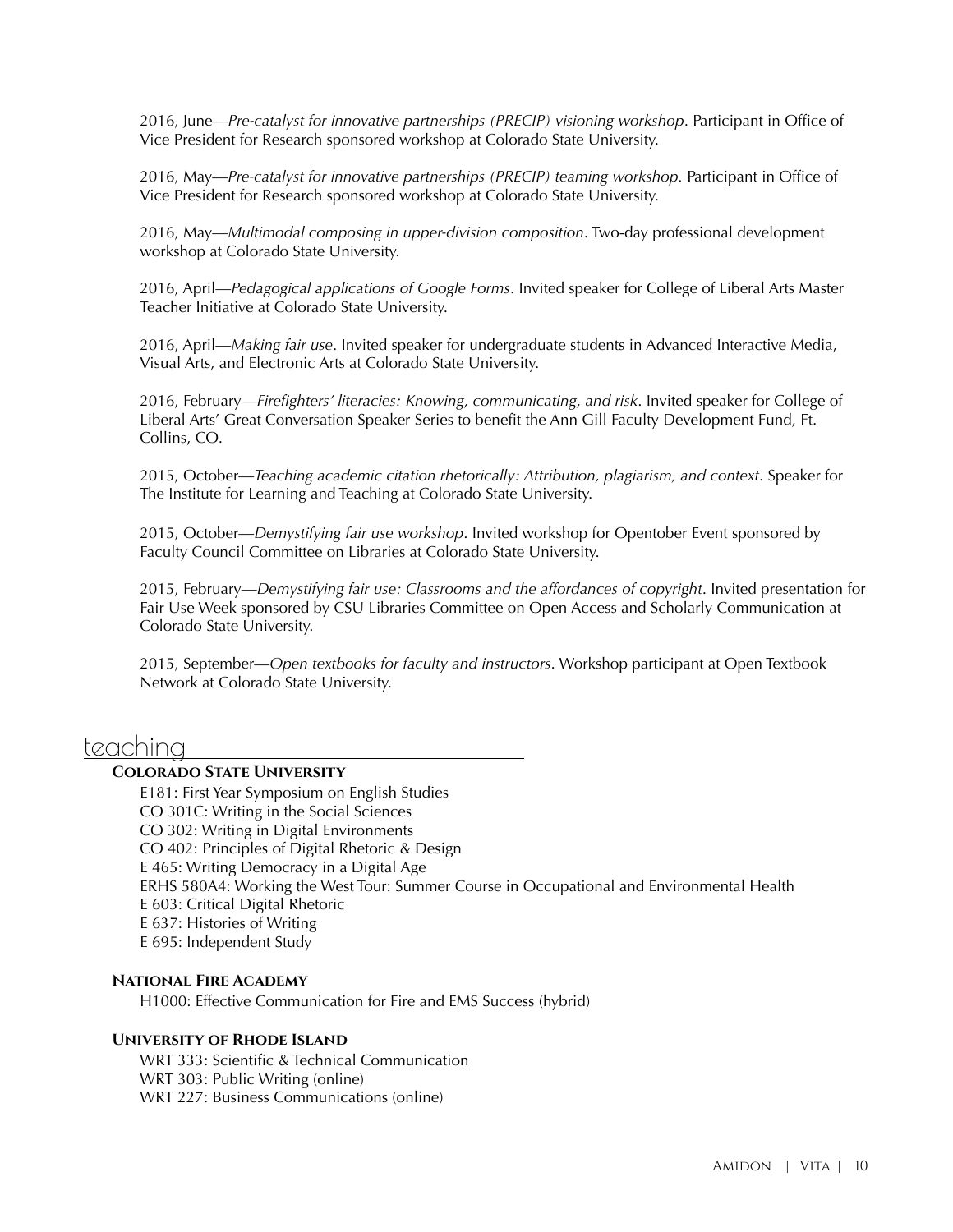WRT 235: Writing in Electronic Environments (face to face; hybrid; online) WRT 104: Writing to Inform & Explain ENG 243: The Short Story

#### **United States Coast Guard Academy**

ENG 2111: English Composition & Speech ENG 2123: Writing about Literature

#### **Rhode Island Fire Academy**

NFPA 1001: Firefighter 1 NFPA 1001: Firefighter 2

#### **University of Connecticut, Avery Point**

ENGL 1010S: Seminar in Academic Writing

#### **Indiana University-Purdue University, Fort Wayne**

WRT 131: Elementary Composition

## service & activities

#### **Civic Service & Activities**

**Reserve Firefighter**, Wellington Fire Protection District, Town of Wellington, Colorado (March 2018-present).

**Logistics Specialist**, Urban Search and Rescue, RI Task Force (RITF-1), Rhode Island Emergency Management Agency, State of Rhode Island (March 2013-August 2014).

**Fire Instructor and Live Burn Instructor** (NFPA 1403; 1041), Rhode Island Fire Academy, State of Rhode Island, (2011-2014).

**Fire Instructor and Live Burn Instructor** (NFPA 1403; 1041), Union Fire District Training Facility, Union Fire District of South Kingston, Town of South Kingston, Rhode Island, (2010-2014).

**Firefighter, Steward, Training Committee, Lieutenant, & Captain**, Westerly Fire Department, Westerly Fire District, Town of Westerly, Rhode Island (1998-2014).

**Literacy Coach**, Literacy Volunteers of Washington County, Westerly Public Library, Westerly, Rhode Island (Summer, 2005).

#### **National Service & Activities**

**Program Co-Chair** (with Richards, D., & Pflugfelder, E.), SIGDOC 2019, (September 2018-present).

**Section Editor** for Topoi and Praxis**,** *Kairos: A Journal of Rhetoric, Technology, & Pedagogy* (2019-present).

**Associate Editor**, *Kairos: A Journal of Rhetoric, Technology, & Pedagogy* (2015-2019).

**Assistant Editor**, *Kairos: A Journal of Rhetoric, Technology, & Pedagogy* (2013-2015).

**Publications Review Board Member**, WAC Clearinghouse (2017-present).

#### **Manuscript Reviewer**,

- *Journal of Multimodal Rhetoric* (2017-present);
- *Digital Ethics: Rhetoric and Responsibility in Online Aggression, Hate Speech, and Harassment* (J. Reyman & Sparby, Eds.) (2018);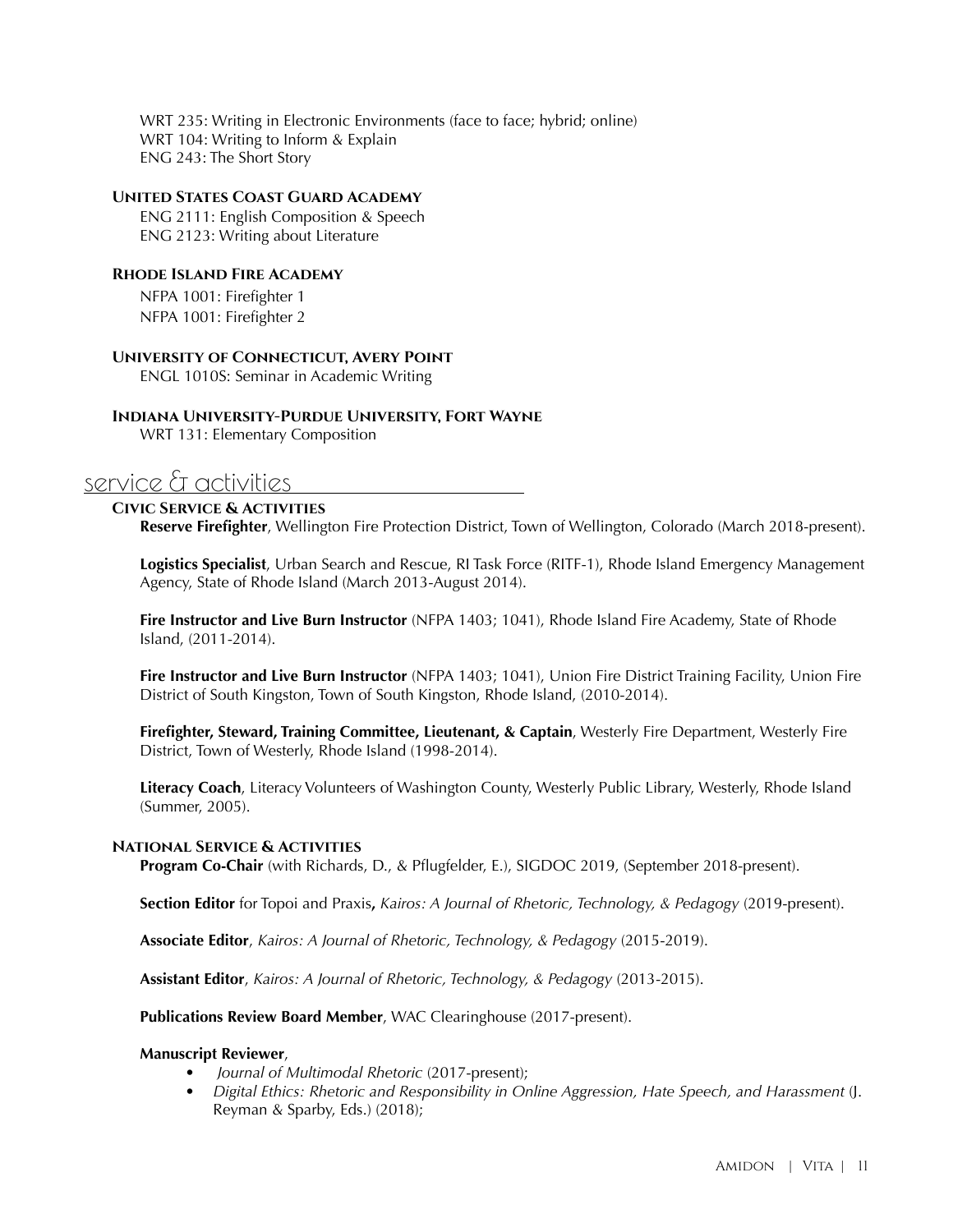- *Present Tense,* Special Issue on Contextualizing Care in Cultures (Eds. K. St. Amant, & E. Angeli, Eds.) (2018);
- *The Journal of Global Literacies, Technologies, and Emerging Pedagogies,* Special Issue on Multimodality (S. Khadka & J.C. Lee, Eds.) (2015).

**Member**, Conference on College Composition and Communication Nominating Committee (national, elected position; Fall 2015-Spring 2016).

**Senior Chair**, Conference on College Composition and Communication Intellectual Property Caucus (CCCC-IP; national, elected position; Spring 2014-Spring 2015).

**Junior Chair**, Conference on College Composition and Communication Intellectual Property Caucus (CCCC-IP; national, elected position; Spring 2013-Spring 2014).

**Member**, Conference on College Composition and Communication Standing Group on Intellectual Property (2007-present)

#### **Conference Proposal Reviewer,**

- Conference on College Composition and Communication Stage 1 (2018);
- Computers & Writing Conference (2015; 2016; 2017; 2018; 2019);
- SIGDOC Student Research Competition (2018; 2017; 2016).

#### **Conference Proceedings Reviewer,**

- Computers & Writing Conference Proceedings (2018);
- SIGDOC Proceedings (2018).

#### **Institutional Service & Activities**

**Member**, Subcommittee on Ethics in Learning Analytics charged by Committee on Teaching and Learning (SoELA/CoTL), Colorado State University (2017-2019).

**Co-chair**, Planning and Leadership Committee for Biennial Future Vision Conference, Information Science and Technology Center (ISTeC), Colorado State University (2017-2018).

**Member**, Committee on Open Educational Resources, Colorado State University (2015-present).

**Member**, Center for Analytics in Learning and Teaching, Colorado State University (2016-present).

**Member**, Digital Tools Integration Committee (DTIC) charged by Executive Committee on Learning Analytics, Colorado State University, (2016-2017).

**Writing, Rhetoric, and Literacy Delegate**, Two-week Visit to Anhui Agricultural University, Heifei, Anhui Province, China with Natural Resource Ecology Lab in support of International 2X2 Program (2016).

**College of Liberal Arts Representative,** Committee on the Responsibility and Standing of Academic Faculty (CoRSF), Colorado State University (Elected-position, three-year term, Fall 2015-Spring 2018).

**College of Liberal Arts Representative,** Information Science & Technology Center Education Advisory Committee (ISTEC-EAC), Colorado State University (2015-present).

**Member**, Digital Liberal Arts Steering Committee, College of Liberal Arts Colorado State University (2016-2018).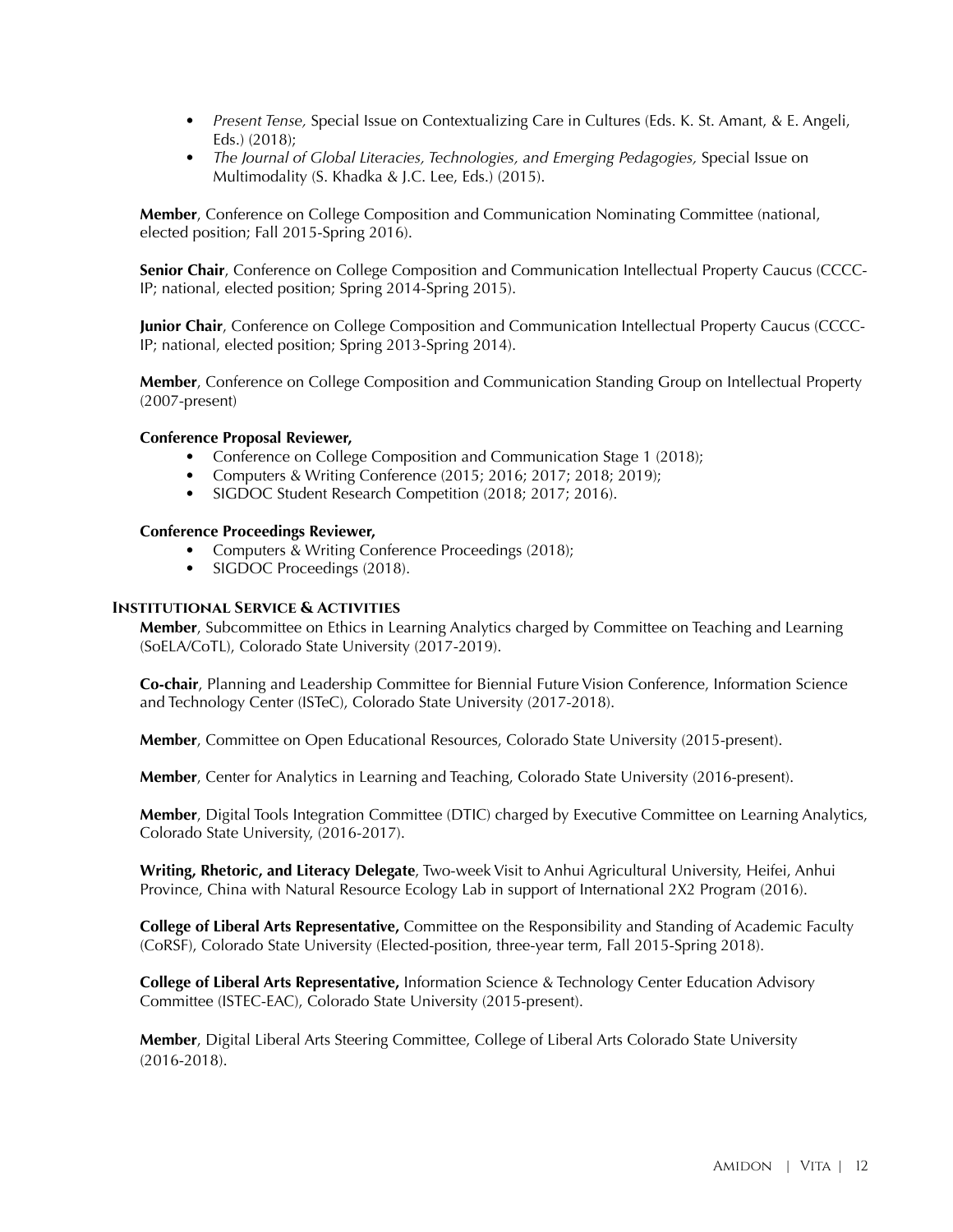**Member**, Awards Committee, College of Liberal Arts, Colorado State University. (Appointed by Dean of College of Liberal Arts, 2015-2017).

**Director of Upper Division Composition**, Writing, Rhetoric, and Literacy Program, Department of English, Colorado State University (Fall 2015-Spring 2017).

**Director of M.A program in Writing, Rhetoric, and Social Change,** Department of English, Colorado State University (Fall 2019-present)

**Director of B.A. program in Writing, Rhetoric, and Literacy**, Department of English, Colorado State University (Fall 2019-present)

**Member**, Composition Committee, Writing, Rhetoric, and Literacy Program, Department of English, Colorado State University (2014-present).

**Member**, Undergraduate Committee, Department of English, Colorado State University, (2015-Present)

**Member**, Eddy 2/4 Computer Classroom Committee, Department of English, Colorado State University. (2014- Present).

**Judge,** Graduate Research Showcase, Colorado State University (2014, 2015, 2016).

**Judge**, Undergraduate Research Showcase. Colorado State University (2014, 2015, 2016).

**Secretary**, Executive Committee for Graduate Assistants United, Rhode Island Chapter of the American Association of University Professors, University of Rhode Island (Fall 2012-Spring 2013).

**Member-at-Large**, Executive Committee for Graduate Assistants United, Rhode Island Chapter of the American Association of University Professors, University of Rhode Island (Fall 2011-Spring 2012; Fall 2009- Spring 2010).

**Member**, Common Reading Committee, University of Rhode Island, (2013).

**Member**, Curriculum Review Committee, Department of Writing & Rhetoric, University of Rhode Island (2012-2013).

**Member**, Writing in Electronic Environments (WRT235) Course Redesign Committee, Department of Writing & Rhetoric, University of Rhode Island (2011).

**Advisor**, *Id Est* [Student Literary Journal]. United States Coast Guard Academy (Fall 2010-Spring 2011).

**Member**, Production Lab Committee, Department of Writing & Rhetoric, University of Rhode Island (2010-2011).

**Tutor**, University Writing Center, Academic Enhancement Center, University of Rhode Island (2009-2010).

**Member**, Four-Credit Committee (Fieldwork and Technology Learning Courses), Department of Writing & Rhetoric, University of Rhode Island, (2009-2010).

**Member**, Graduate-Faculty Liaison Committee, Graduate Student Representative for Rhetoric & Composition Track, Department of English, University of Rhode Island (2009-2010).

**Advisor,** *The Independent Scribe* [Student Literary Journal]. University of Rhode Island (Fall 2008-Spring 2009).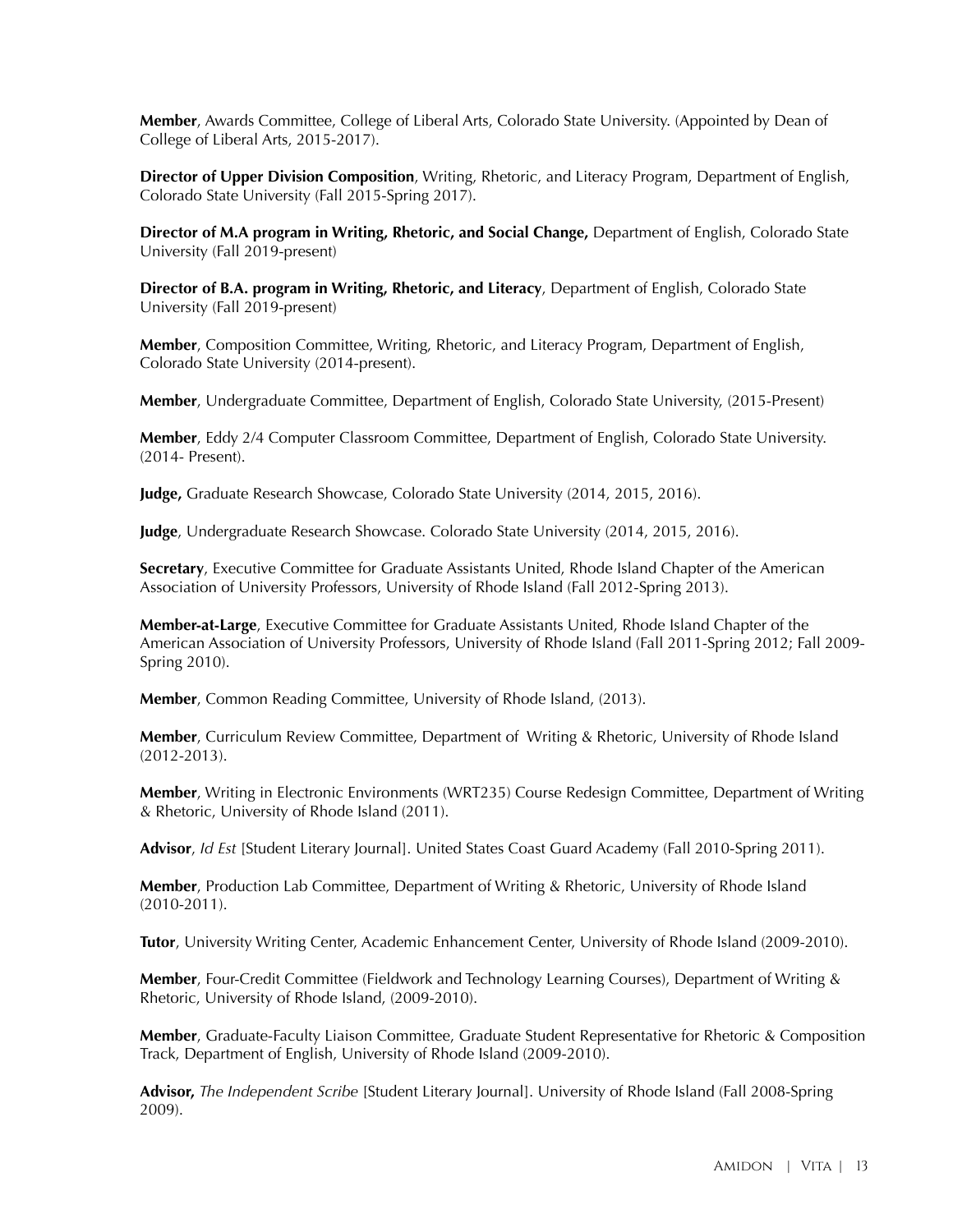**Editor & Design Editor,** *Confluence Literary Magazine* [Student Literary Journal]*.* Indiana University-Purdue University, Fort Wayne (Fall 2006-Spring 2007).

**Assistant Editor**, *Confluence Literary Magazine* [Student Literary Journal]*.* Indiana University-Purdue University, Fort Wayne (Fall 2005-Spring 2006).

#### **Undergraduate & Graduate Student Committee Memberships**

#### **Undergraduate Honors Thesis Committee Service Completed**

- Rachel Worthington, B.A. in English (Honors), 2018 (chair)
- Baleigh Greene, B.A. English (Honors), 2016

#### **M.A. or M.S. Committee Service in Progress**

- Zach Marburger, M.A. in English, Writing, Rhetoric, and Social Change, 2020, (chair)
- Matt Getty, M.A. in English, Writing, Rhetoric, and Social Change, 2020, (chair)
- Jenni Anderson, M.A. in English, Writing, Rhetoric, and Social Change, 2020
- Alexis Nulsen, M.A. in English Education, 2020.

#### **M.A. or M.S. Committee Service Completed**

- Jenn Owen, M.A. in English, English Education Specialization, 2018
- George Lattimore, M.A. in Journalism, Media, and Communication, 2018
- Kelly Martin, M.A. in English, Rhetoric and Composition Specialization, 2018
- Sherri Anderson, M.A. In English, Rhetoric and Composition Specialization, 2018
- Miao Miao Guan, M.A. in English, TESOL/TEFOL Specialization, 2017
- Conamara Burke, M.S. in Forestry, 2017
- Alex Nelson, M.S. in Forestry, 2016
- John Koban, M.A. in English, Rhetoric and Composition Specialization, 2016
- Laura Price Hall, M.A. in English, Rhetoric & Composition Specialization, 2016
- Skylar McAllister, M.A. in English, Rhetoric & Composition Specialization, 2015
- Cara Ramsay, M.A. in English, Rhetoric & Composition Specialization, 2015

#### **Ph.D. Committee Service in Progress**

• Mike Caggiano, Ph.D. in Forestry, 2020

#### **Ph.D. Committee Service Completed**

• Leah Stone, Ph.D. in Public Communication and Technology, 2018

#### **Other Positions Held or Professional Activities**

**Graduate Assistant**, University of Rhode Island, Kingston, Rhode Island (September 2008-May 2010; September 2011-May 2014).

**Lecturer**, United States Coast Guard Academy, New London, Connecticut (August 2010-June 2011).

**Instructor**, University of Connecticut at Avery Point, Groton, CT, September 2008-December 2008).

**Instructor**, University of Rhode Island, Kingston, Rhode Island (January 2007-May 2008).

**Assistant Editor**, *The Margin.* [Poetry Journal]. Fort Wayne, Indiana (Fall 2006-Spring 2007).

**Human Resources Representative**, Electric Boat Division, General Dynamics. Groton, Connecticut. Maintained *DSS Secret Security Clearance* (July 2003-December 2005).